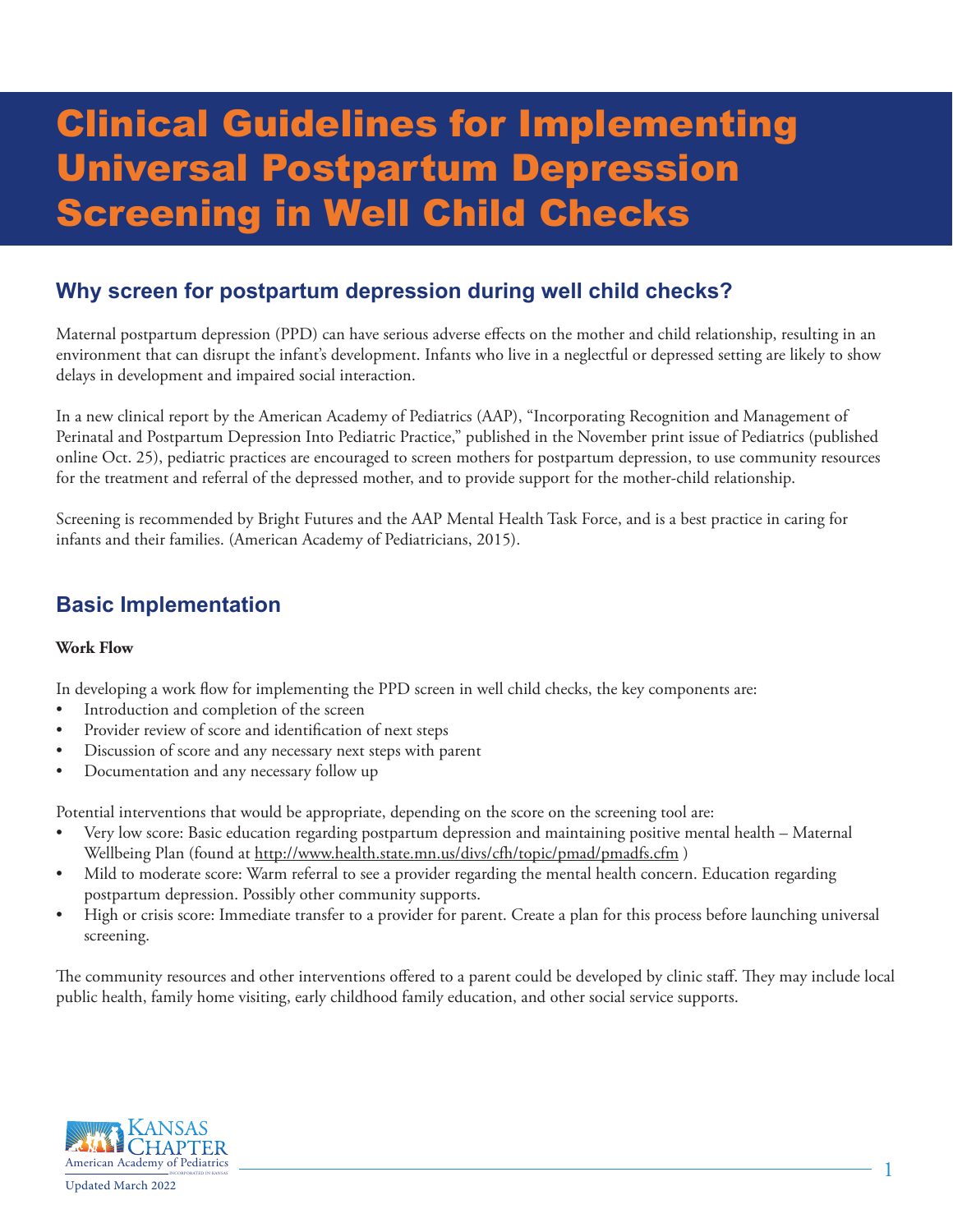

- two weeks.
- Help problem solve with accessing care.
	- Document response and follow up.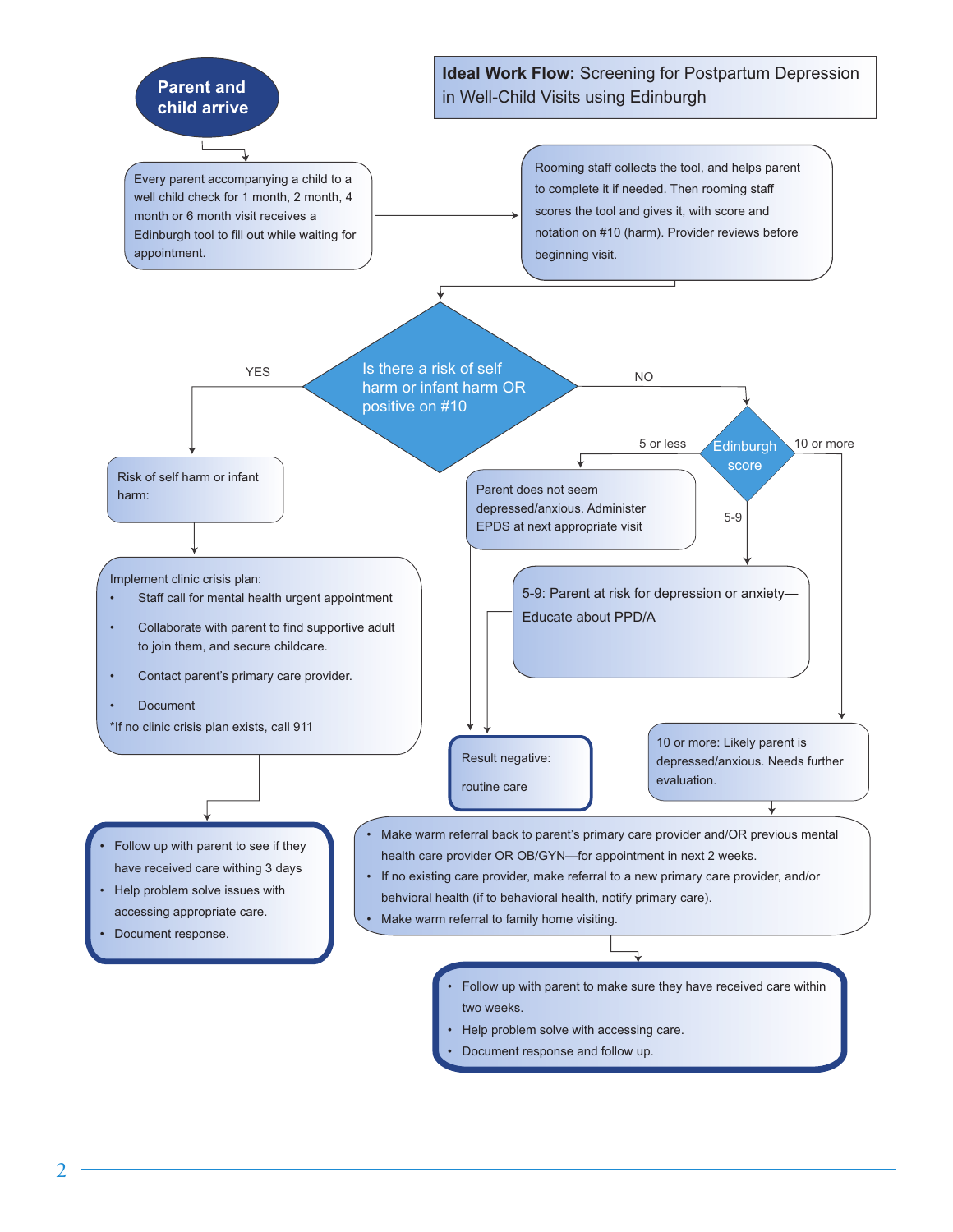# **Documenting and Charting for Postpartum Depression in Well Child Checks**

When screening for postpartum depression in well child checks, the most essential documentation practices are:

- Have the results of the screen available, in the child's chart, to the child's provider.
- Document the follow up that occurs following a positive score on the screen.

"Provider" refers to child's provider (not parent's).

| <b>Options</b>           | <b>Details</b>                                                                                                                                                                                                                                                                                                                                                                                                                                                                                   | <b>Advantages</b>                                                                                                                                                                                                                                                 | <b>Disadvantages</b>                                                             | <b>Clinic Types</b>                                                 |
|--------------------------|--------------------------------------------------------------------------------------------------------------------------------------------------------------------------------------------------------------------------------------------------------------------------------------------------------------------------------------------------------------------------------------------------------------------------------------------------------------------------------------------------|-------------------------------------------------------------------------------------------------------------------------------------------------------------------------------------------------------------------------------------------------------------------|----------------------------------------------------------------------------------|---------------------------------------------------------------------|
| In the Child's<br>Record | Completed paper<br>1.<br>screening tool is scored,<br>then used by provider<br>during the well child<br>check.<br>Provider/support puts<br>2.<br>information about the<br>tool being completed,<br>score of tool, and follow<br>up activities into child's<br>record.<br>Encounters in child's<br>3.<br>record are used to track<br>follow up.<br>4. Parent's provider, if in<br>system, can be notified<br>through internal mes-<br>saging.<br>Tool may be scanned<br>5.<br>into child's record | Information regarding<br>$\bullet$<br>the child's health is<br>readily accessible to<br>child's provider but is<br>not clear to all readers<br>(i.e. using "pass" or<br>other coded words).<br>Tracking follow up from<br>$\bullet$<br>pediatric visit is easier. | Mental health infor-<br>mation on parent is<br>available from child's<br>record. | Systems where<br>parent sees a pro-<br>vider in the same<br>system. |

### **Scripts for Screening and Referral for PPD**

Training may be helpful for all of the staff involved in administering the postpartum depression screen and needed follow up. Here are scripts that could be used. These are scripts to be used as a guide by staff and providers to discuss postpartum depression.

**These scripts should NOT be given to patients.** Segments of it could be adapted into written form if desired. The italics are recommended words to be used when speaking to the parent.

Please review and adapt to the needs of the families in the clinic population.

#### **Handing out the Screen**

This block could be printed on the screen:

**Congratulations on your new baby! It's a big adjustment and we would like to know how you are feeling. Please check the answer that comes closest to how you have been feeling in the past 7 days, not just how you feel today.**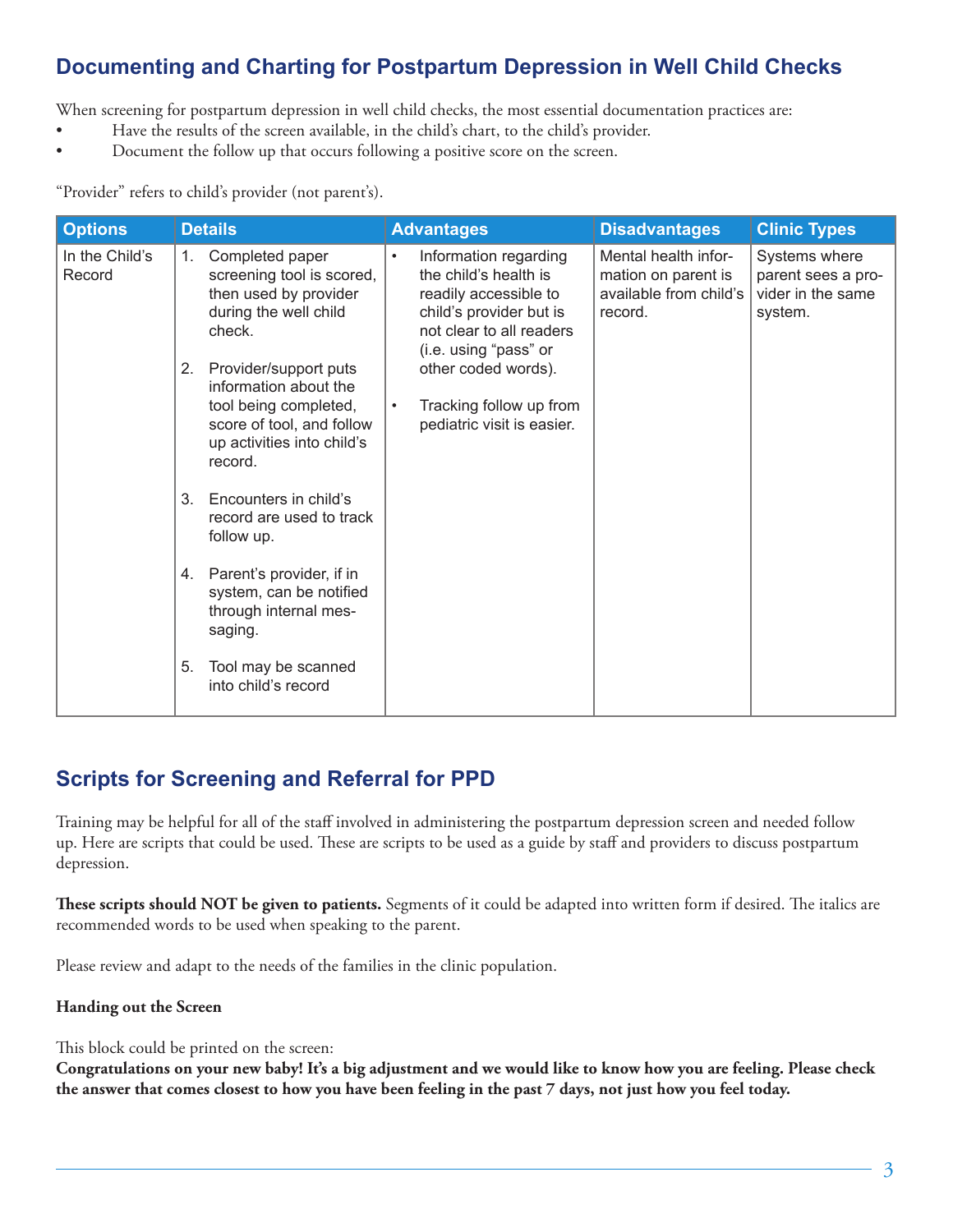#### Front desk staff: (The person handing the parent the screening tool.)

*Having a baby is a big adjustment and your provider would like to check in with you and find out how you are feeling. Please fill this out, thinking about how you have been feeling over the past week. Your (nurse/medical assistant) will collect it from you in the room.* 

#### **Introducing the Screen to Patients:**

• PROVIDER: *As your child's provider, I'm concerned about the wellbeing of your child and so I'm also concerned about the wellbeing of the people who take care of your child. I'd like to know how you are feeling and how you have been coping. Please take a few minutes to fill out this short survey.* (OR – *Thank you for filling this out*.)

#### **Response to a positive PPD screen:**

- PROVIDER: *This is a screen for depression. I'm concerned because you have a high score. Have you been feeling down, depressed, or anxious lately?*
	- PROVIDER: *Would you be willing to see someone for help?*
		- PROVIDER: *Do you have someone you feel comfortable talking with, such as your clinician, doctor, midwife, or a therapist you already see?*
			- Yes: PROVIDER: *Can we help you make an appointment?*
			- No: PROVIDER: *Let's talk about who you would like to talk with.*
				- PROVIDER: *Can we help you identify a provider or connect you to a therapist?*

#### **Follow Up Plan:**

If the screen was high:

- A follow up phone call within hours or days after the initial screen was high
	- clinic should decide who will be the staff member who makes this call consistently use this staff member
- A follow up appointment with the parent's provider or therapist should take place within a week.

#### **Follow-up Call:**

- PROVIDER: *I wanted to follow up with you about the discussion we had when you were in last week. Have you been able to connect with your provider or therapist?*
	- Yes: PROVIDER: *How did everything go?*
		- Things went well: PROVIDER: *I am glad to hear that, please let us know if you need any additional information or referrals.*
		- Things did not go well: PROVIDER: *Can I help connect you to a different provider?*
	- No: PROVIDER: *What has prevented you from connecting with the referral?*
		- Try to problem solve with the parent—if wait time is long provide second referral, if require childcare/ transportation provide additional information.

#### **How to Respond to High Positive Screen:**

- PROVIDER: *This is a screen for depression. Based upon your response(s) and/or our discussion, I'm worried about your wellbeing. I believe you need to see someone today. I can help you set something up right now.*
	- PROVIDER: *Let's talk about how this process will go.*
		- Discuss how clinic handles crisis- walk parent through the process, and physically have a staff member get them to emergency room, OR bring in behavioral health OR find transportation for them to emergency room.
		- It's very important that the clinic has a plan for the child while the parent receives care. Possible options in Minnesota include:
			- Clinic is connected to behavioral health/emergency room and can make arrangements for child care with family.
			- Clinic works with mom to contact Mother-Baby Program at Hennepin County Medical Center (612)873-6262, to create plan for family.
			- The place where parent is being transferred does not have child care: ask parent if they have someone they can call to come and be with them, who can also watch child (mother, sister, partner)
		- Help parent manage any additional responsibilities (Childcare, eldercare etc.)